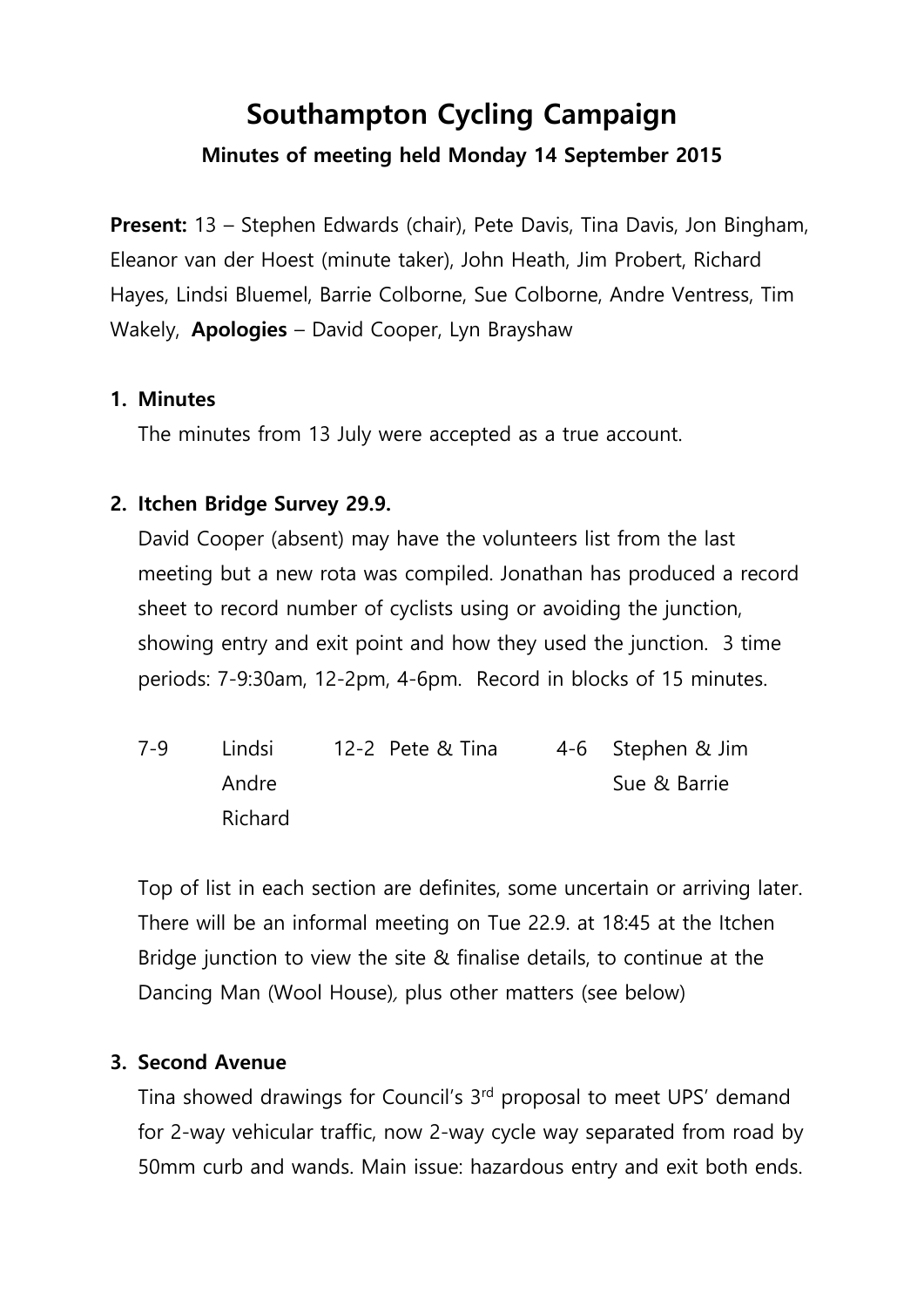**Action**: Pete & Tina to respond as follows:

- Accept main points (2-way cycle way; 2-way traffic not negotiable)
- Cycle route should be level with the road (if all being resurfaced)
- Extend cycle route eastwards to facilitate entry
- Conspicuous markings and proper signage at both ends, preferably with a raised platform at the west end to slow drivers
- Stop line at filling station exit and cycle warning sign.

# **4. Lovers Lane**

Nothing further to add on the widening plans. Pete/Tina/ Lyn/Stephen had a meeting with Simon Hill of Highfield Residents' Association to discuss proposals for Highfield Rd. Stephen has sent Campaign objections to the bus stop build out opposite Omdurman Road and to the turn right onto the cycle route to the traffic lights at the Highfield Lane junction. Highfield Residents' Association to discuss NEW proposals.

# **5. Victoria Road Woolston**

Now no cycle contra flow that was agreed with Steve Wong who since left council. Apparently to meet residents' needs but Sue stated as a resident of Woolston, residents are not happy either.

#### **5a. Communication with the council**

Following e-mail exchanges on Victoria Rd, Lindsi and Stephen met with Dale Bostock to improve communication between council and Campaign. Dale is suggesting we email all queries to him after our meetings and will supply answers to fit in with our mtg cycle. We should use councilors as 2<sup>nd</sup> level escalation, not as first port of call. Council aim to give us advanced notice of their plans so we can give constructive input and set up working groups.

# **6. Morris Road – access to Central Station**

Dale says there will be a solution for cyclists (following new no right turn), involving pelican crossing. We will ask him for plans.